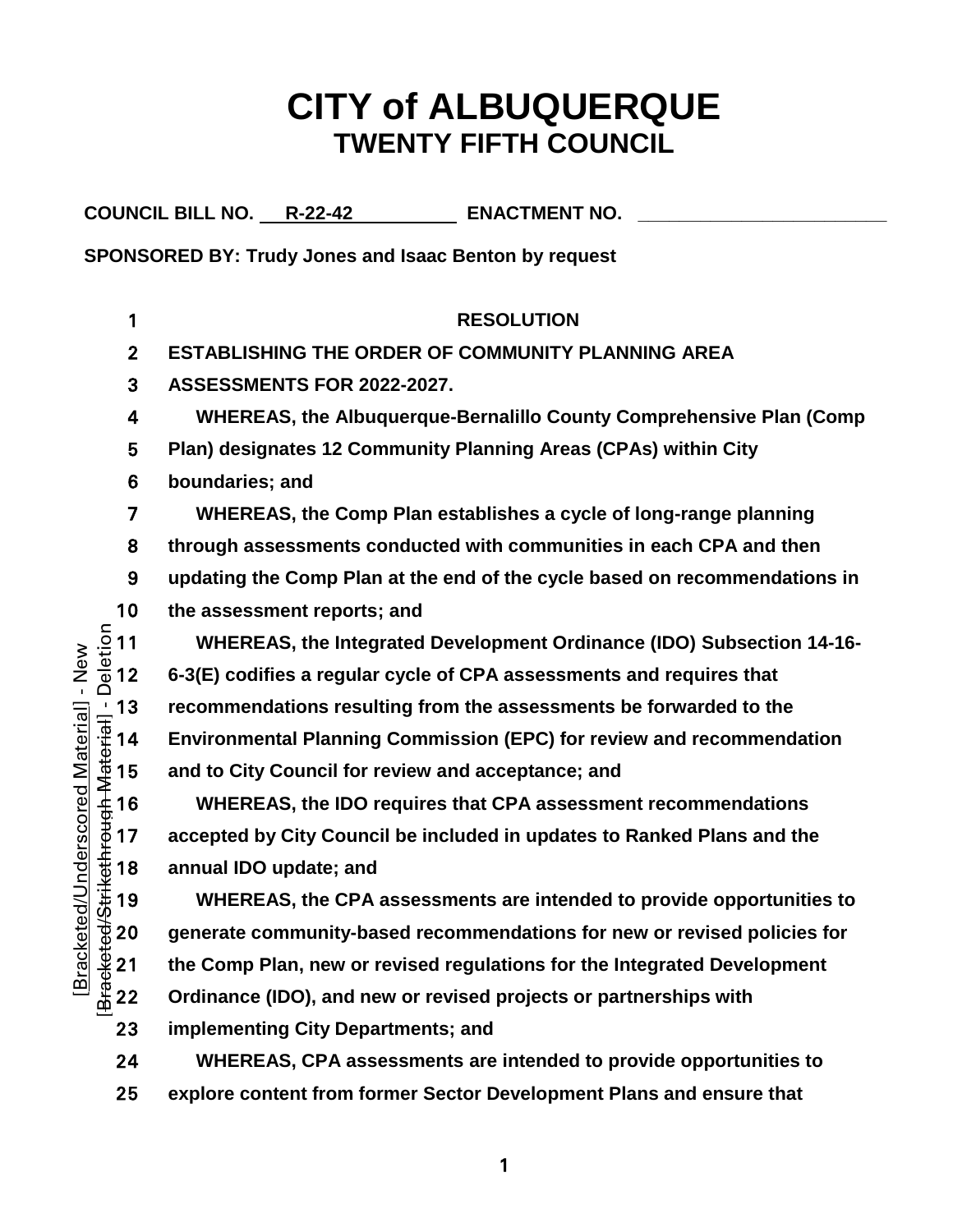**relevant content still supported by the community is adequately carried over into the new land use and zoning framework; and**

**WHEREAS, CPA assessments are intended to provide opportunities for communities that never had Sector Development Plans, or whose Sector Development Plans were out of date, to have regular opportunities to engage in long-range planning; and**

**WHEREAS, the Comp Plan directs the Planning Department to analyze the need for planning in each CPA to recommend to City Council the order of assessments based on objective data that can be compared across the 12 CPAs to determine which CPAs are experiencing high development pressure, have limited access to services, and have residents that may have limited access to resources and low indicators of wellbeing and opportunities for positive change; and**

**WHEREAS, in 2019 the Planning Department performed a needs analysis with data for all 12 CPAs from the American Community Survey (ACS) 2013- 2017, as well as relevant data from City Departments, such as building permits, variances, buildings that have been substandard for a year or more,<br>**  $\frac{5}{2}$  **18 <b>park locations, and transit stops/stations; and**<br>  $\frac{6}{4}$  19 **WHEREAS, the City Council adopted R-20-27 to establish the ord** park locations, and transit stops/stations; and

**WHEREAS, the City Council adopted R-20-27 to establish the order of CPA**  20 assessments based on the needs analysis and recommendations for<br>  $\frac{1}{16}$  21 adjustments from the Planning Department due to staffing and geographic<br>
22 considerations; and<br>
23 WHEREAS, in Spring 2020 a public health **adjustments from the Planning Department due to staffing and geographic considerations; and**

**WHEREAS, in Spring 2020 a public health emergency was declared in New Mexico that limited physical contact between people and limited the size of** 

25 gatherings of people; and<br>
26 WHEREAS, the public h<br>
27 changed how the Commun<br>
28 conducted; and<br>
29 WHEREAS, best practic **WHEREAS, the public health emergency declaration fundamentally changed how the Community Planning Area (CPA) assessments could be**  conducted; and

**WHEREAS, best practices for equitable outreach to people who may not typically engage in planning processes involves casual interactions about their priorities in places where people are already gathered, which was not safe or advisable during the pandemic; and**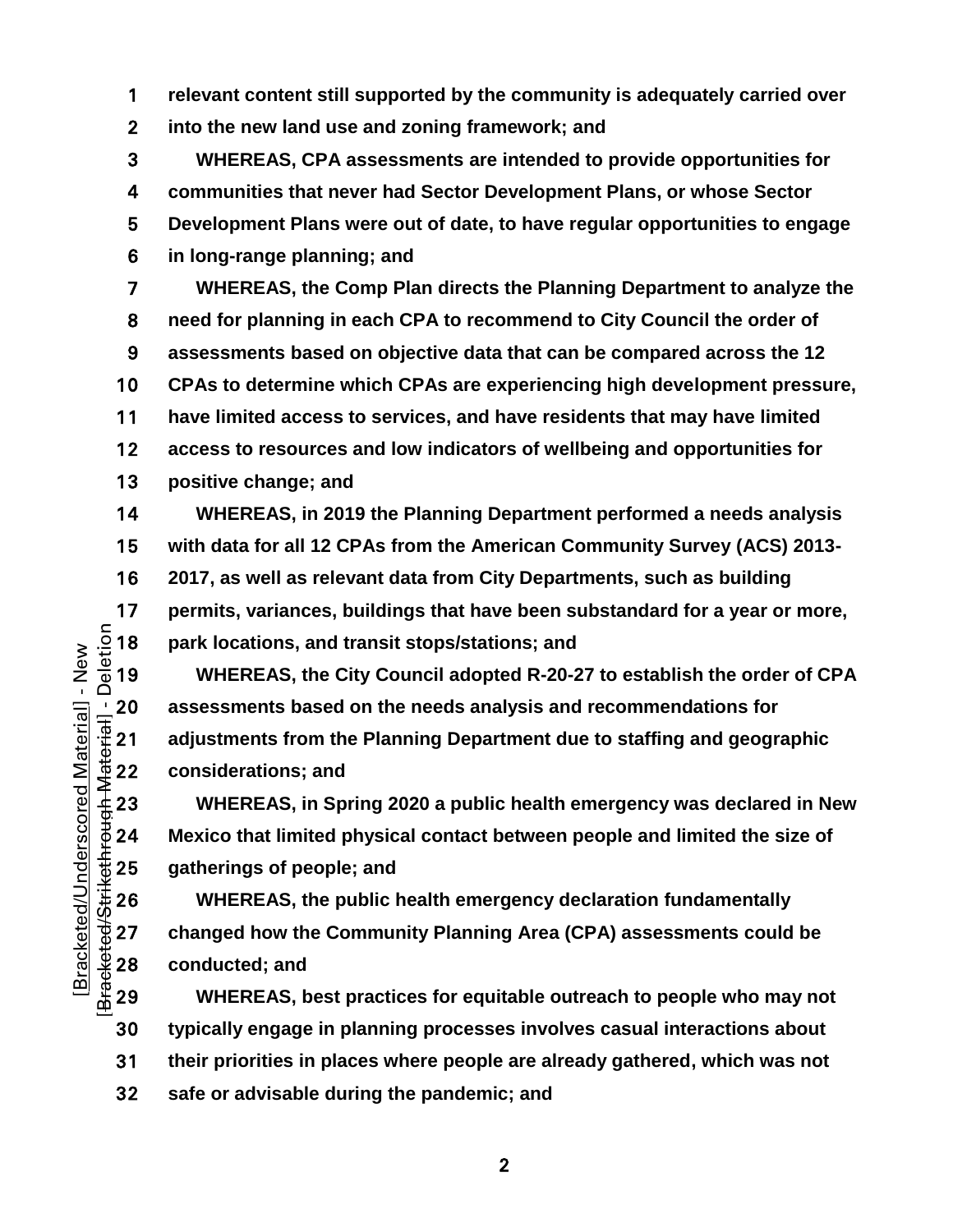**WHEREAS, not all members of the public have access to or are comfortable with online formats for engagement and information sharing; and WHEREAS, the CPA assessment process is intended to be an open and inclusive public process; and WHEREAS, City Council revised the original proposed start date for the CPA assessment from June 2020 to February 2021 in order to maximize social distancing in this public health emergency; and WHEREAS, the Comp Plan establishes that the City Council makes the final determination of the order of the 12 CPA assessments; and WHEREAS, the CPA assessment order is to be decided prior to the start of each CPA assessment cycle; and**

**WHEREAS, since 2020 the Planning Department, as with most employers nationwide, has had changes in staffing and challenges in hiring; and**

**WHEREAS, Planning staff piloted CPA assessments in 2021 and found that the proposed engagement schedule was too short to accommodate meaningful participation by Neighborhood Associations, community** 

17 organizations, businesses, and other area stakeholders; and<br>  $\frac{5}{8}$  18 WHEREAS, the CPA assessments require more time for fe<br>  $\frac{5}{8}$  19 with stakeholders to learn together, generate creative solution **WHEREAS, the CPA assessments require more time for feedback loops with stakeholders to learn together, generate creative solutions, test the affected stakeholders; and** 

<sup>1</sup>/20 **feasibility and effectiveness of recommended actions, and ensure buy-in from<br>**  $\frac{1}{3}$  **affected stakeholders; and<br>
<sup>22</sup> <b>WHEREAS, the CPA assessments require more time to coordinate across**<br>  $\frac{4}{3}$  assessments **WHEREAS, the CPA assessments require more time to coordinate across multiple City departments throughout public engagement efforts as well as to generate the action plans that result from the assessment process; and**

**WHEREAS, the Planning Department has contracted with a consultant to conduct the Central ABQ CPA assessment and intends to contract with a separate consultant to conduct the Southwest Mesa assessments in 2022; and**

**WHEREAS, the Planning Department is proposing to lengthen the schedule for each assessment, complete the first three assessments with the help of consultant teams in 2022 to establish the process for the remaining assessments, and conduct two assessments concurrently each year with Planning staff for the remaining 9 assessments.**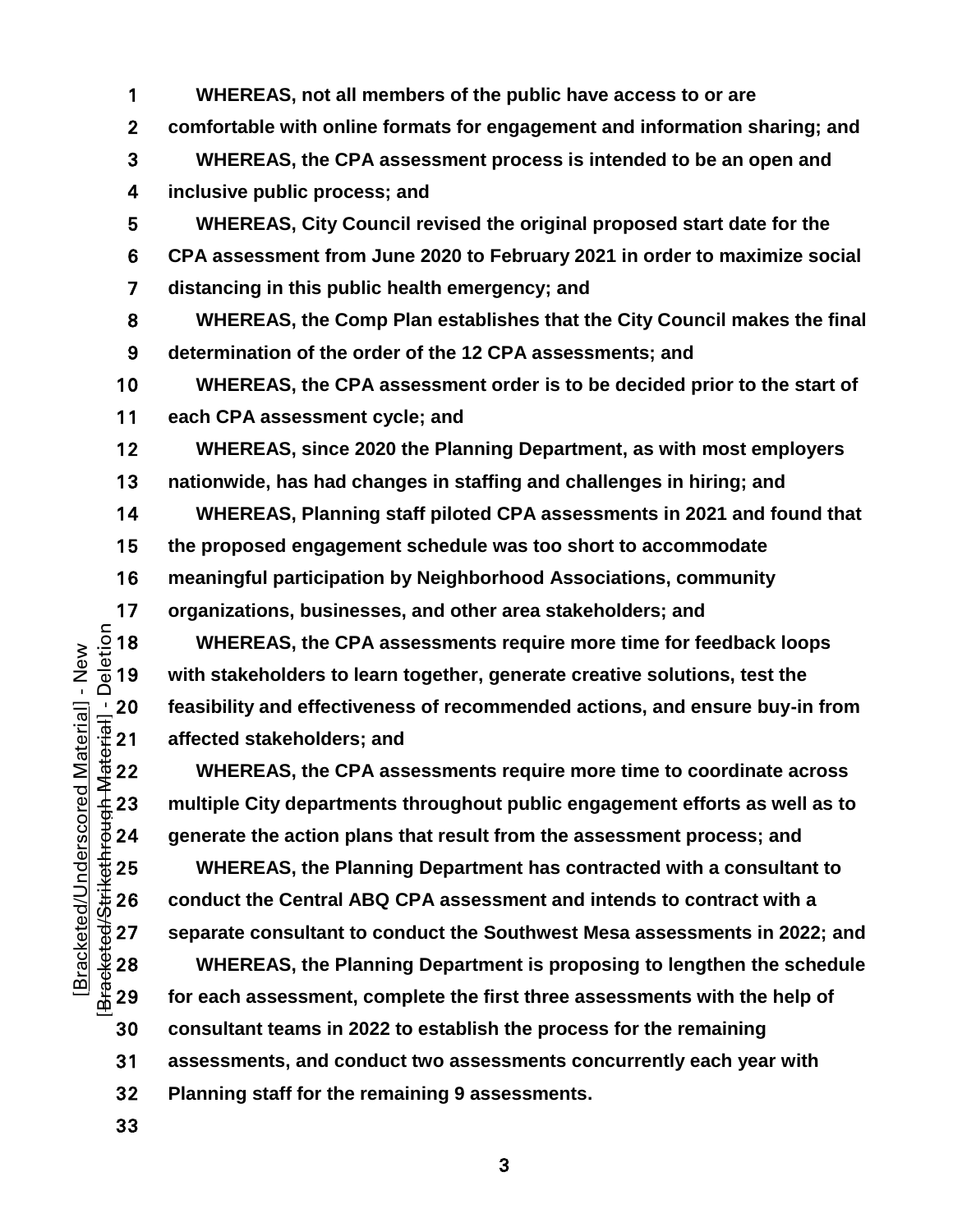| 1                                                                                                                                                                                                                           | BE IT RESOLVED BY THE COUNCIL, THE GOVERNING BODY OF THE CITY OF           |  |  |  |  |  |  |  |
|-----------------------------------------------------------------------------------------------------------------------------------------------------------------------------------------------------------------------------|----------------------------------------------------------------------------|--|--|--|--|--|--|--|
| $\overline{2}$                                                                                                                                                                                                              | ALBUQUERQUE:                                                               |  |  |  |  |  |  |  |
| 3                                                                                                                                                                                                                           | Section 1. CPA ASSESSMENT ORDER. The City Council directs the              |  |  |  |  |  |  |  |
| 4                                                                                                                                                                                                                           | Planning Department to conduct the Community Planning Area assessments     |  |  |  |  |  |  |  |
| 5                                                                                                                                                                                                                           | in the following order based on the Priority Needs Analysis in Exhibit X:  |  |  |  |  |  |  |  |
| 6                                                                                                                                                                                                                           | <b>Year One (2022)</b>                                                     |  |  |  |  |  |  |  |
| 7                                                                                                                                                                                                                           | 1. Near Heights                                                            |  |  |  |  |  |  |  |
| 8                                                                                                                                                                                                                           | 2. Southwest Mesa                                                          |  |  |  |  |  |  |  |
| 9                                                                                                                                                                                                                           | 3. Central ABQ                                                             |  |  |  |  |  |  |  |
| 10                                                                                                                                                                                                                          | <b>Year Two (2023)</b>                                                     |  |  |  |  |  |  |  |
| $11$                                                                                                                                                                                                                        | 1. East Gateway                                                            |  |  |  |  |  |  |  |
| 12                                                                                                                                                                                                                          | Year Three (2024)                                                          |  |  |  |  |  |  |  |
| 13                                                                                                                                                                                                                          | 1. West Mesa (March – December)                                            |  |  |  |  |  |  |  |
| 14                                                                                                                                                                                                                          | 2. Northwest Mesa (March – December)                                       |  |  |  |  |  |  |  |
| 15                                                                                                                                                                                                                          | <b>Year Four (2025)</b>                                                    |  |  |  |  |  |  |  |
| 16                                                                                                                                                                                                                          | 1. I-25 (March – December)                                                 |  |  |  |  |  |  |  |
| 17                                                                                                                                                                                                                          | 2. Near North Valley (March – December)                                    |  |  |  |  |  |  |  |
| Deletion<br>18                                                                                                                                                                                                              | Year Five (2026)                                                           |  |  |  |  |  |  |  |
| Material] - New<br>19                                                                                                                                                                                                       | 1. Foothills (March - December)                                            |  |  |  |  |  |  |  |
| 20                                                                                                                                                                                                                          | 2. Mid Heights (March – December)                                          |  |  |  |  |  |  |  |
| $\frac{1}{4}$<br>$\frac{1}{4}$<br>$\frac{1}{4}$<br>$\frac{1}{4}$<br>$\frac{1}{4}$<br>$\frac{1}{4}$<br><br>$\frac{1}{4}$<br><br><br><br><br><br><br><br><br><br><br><br><br><br><br><br><br><br><br><br><br><br><br><br><br> | <b>Year Six (2027)</b>                                                     |  |  |  |  |  |  |  |
|                                                                                                                                                                                                                             | 1. North ABQ (March – December)                                            |  |  |  |  |  |  |  |
| 23                                                                                                                                                                                                                          | 2. Mesa del Sol (March – December)                                         |  |  |  |  |  |  |  |
| 24                                                                                                                                                                                                                          | Section 2. COMP PLAN UPDATE. The City Council and the Planning             |  |  |  |  |  |  |  |
| 25                                                                                                                                                                                                                          | Department will work together to prepare an update to the Comprehensive    |  |  |  |  |  |  |  |
| Bracketed/Underscored<br>Bracketed/Strikethrough N<br>26                                                                                                                                                                    | Plan in 2023 to reflect the changes to the CPA assessment cycle and other  |  |  |  |  |  |  |  |
| 27                                                                                                                                                                                                                          | targeted updates.                                                          |  |  |  |  |  |  |  |
| 28                                                                                                                                                                                                                          | Section 3. IDO UPDATE. The City Council directs the Planning Department    |  |  |  |  |  |  |  |
| 29                                                                                                                                                                                                                          | to update the Integrated Development Ordinance Subsection 14-16-6-3(E)(1)  |  |  |  |  |  |  |  |
| 30                                                                                                                                                                                                                          | and (6) to reflect the changes to the CPA assessment cycle in the 2022 IDO |  |  |  |  |  |  |  |
| 31                                                                                                                                                                                                                          | <b>Annual Update.</b>                                                      |  |  |  |  |  |  |  |
| 32                                                                                                                                                                                                                          | Section 4. SEVERABILITY. If any section, paragraph, sentence, clause,      |  |  |  |  |  |  |  |

**word or phrase of this Resolution is for any reason held to be invalid or**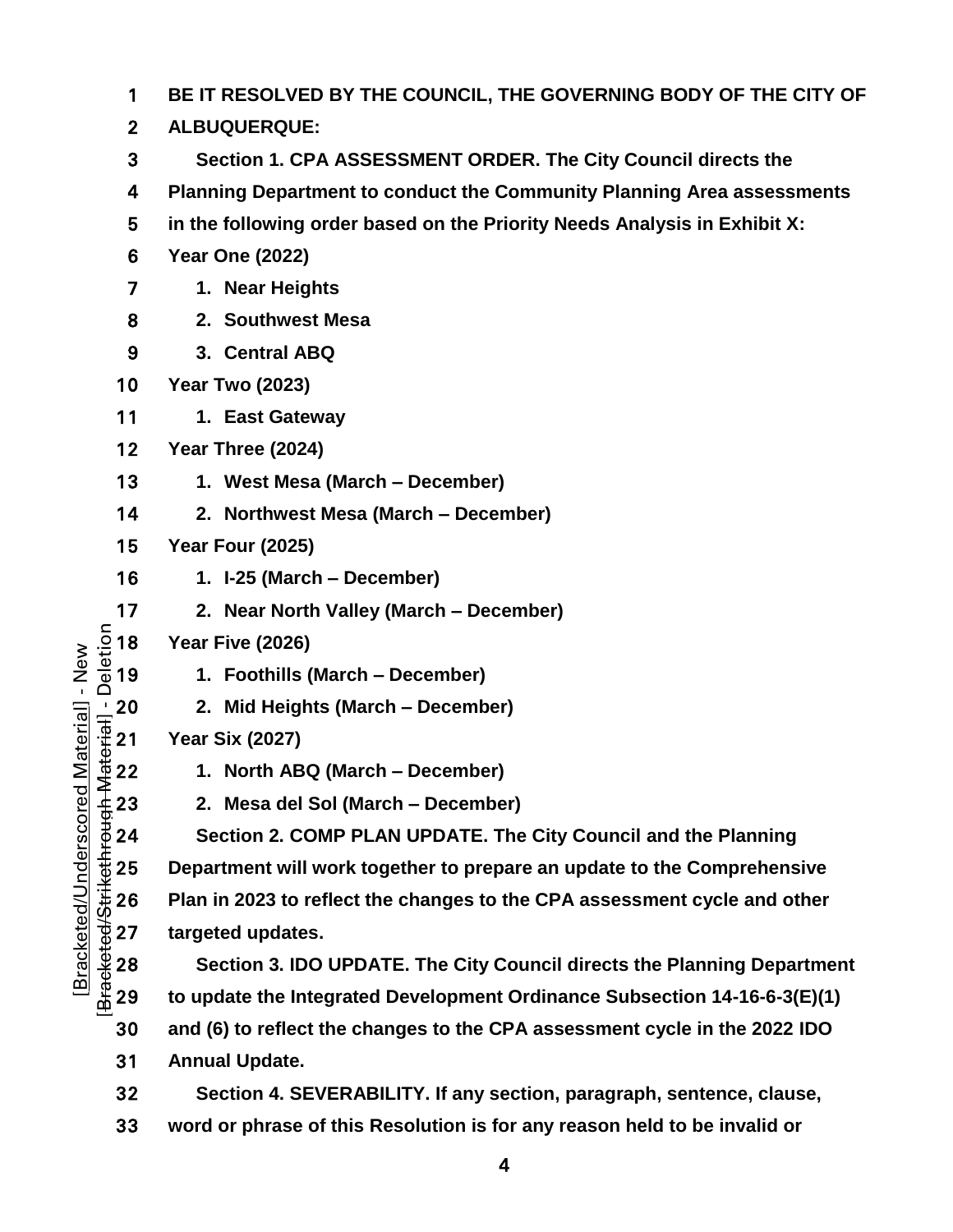[Bracketed/Strikethrough Material] - Deletion **unenforceable by any court of competent jurisdiction, such decision shall not affect the validity of the remaining provisions of this Resolution. The Council hereby declares that it would have passed this Resolution and each section, paragraph, sentence, clause, word or phrase thereof irrespective of any provision being declared unconstitutional or otherwise invalid. Section 5. COMPILATION. This resolution shall be incorporated in and made part of the Revised Resolutions of Albuquerque, NM, 1994. Section 6. EFFECTIVE DATE. This Resolution shall take effect five days after publication by title and general summary.** 

 $\sim$  5  $\sim$  5  $\sim$  5  $\sim$  5  $\sim$  5  $\sim$  5  $\sim$  5  $\sim$  5  $\sim$  5  $\sim$  5  $\sim$  5  $\sim$  5  $\sim$  5  $\sim$  5  $\sim$  5  $\sim$  5  $\sim$  5  $\sim$  5  $\sim$  5  $\sim$  5  $\sim$  5  $\sim$  5  $\sim$  5  $\sim$  5  $\sim$  5  $\sim$  5  $\sim$  5  $\sim$  5  $\sim$  5  $\sim$  5  $\sim$  5  $\sim$ 

[Bracketed/Underscored Material] - New

Bracketed/Underscored Material] - New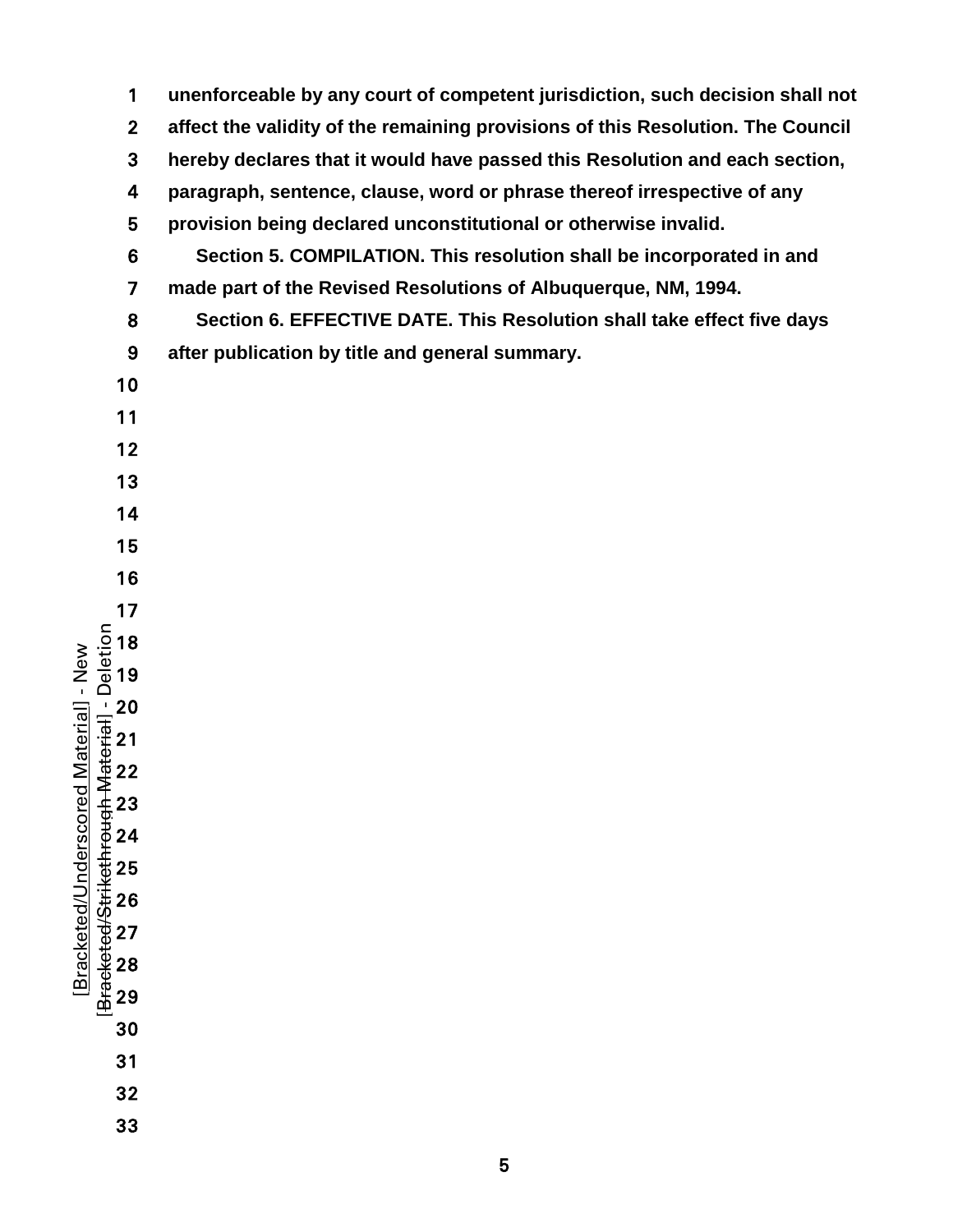

## **CITY OF ALBUQUERQUE Albuquerque, New Mexico** Office of the Mayor

Mayor Timothy M. Keller

## **INTER-OFFICE MEMORANDUM**

March 29, 2022

- TO: Isaac Benton, President, City Council
- Timothy M. Keller, Mayor FROM:

SUBJECT: Resolution to Revise the Schedule of Community Planning Area Assessments

## **Executive Summary**

This request is for a repeal and replacement of Council Resolution 20-27 (R-20-27 / Enactment # R-2020-070) that established the order of and schedule for Community Planning Area (CPA) assessments slated to begin in February 2021. The Resolution would also direct the Planning Department to work with Council Services staff to amend the stated timing of the CPA assessments in the Albuquerque / Bernalillo County Comprehensive Plan (Comp Plan) and the Integrated Development Ordinance (IDO).

## Background

The Albuquerque / Bernalillo County Comprehensive Plan (Comp Plan) establishes via policy and the Integrated Development Ordinance establishes via Ordinance that the Planning Department will conduct assessments for each of the City's 12 Community Planning Areas every 5 years. The assessment process is intended to provide a regular cycle of long-range planning opportunities for all communities in Albuquerque, culminating in an update to the Comp Plan. This timeline assumed a 4-month process for public engagement and 2 teams of planners with a Senior Planner, Planner, and Associate Planner.

Due to staffing constraints, 2 teams of 2 planners attempted 2 CPA assessments in 2021. The 4month public engagement process was not enough time to for residents, business owners, property owners, and other stakeholders to explore assets and opportunities, identify community priorities, connect to existing resources, develop recommendations to address gaps, and draft and review an assessment report. The teams of 2 were clearly not sufficient, and Council has provided 2 new principal planner positions to lead these teams. Planning staff is proposing that the assessment process be extended to a full year in each CPA, with 2 CPA assessments completed per year for 6 years, followed by a 2-year update of the Comp Plan.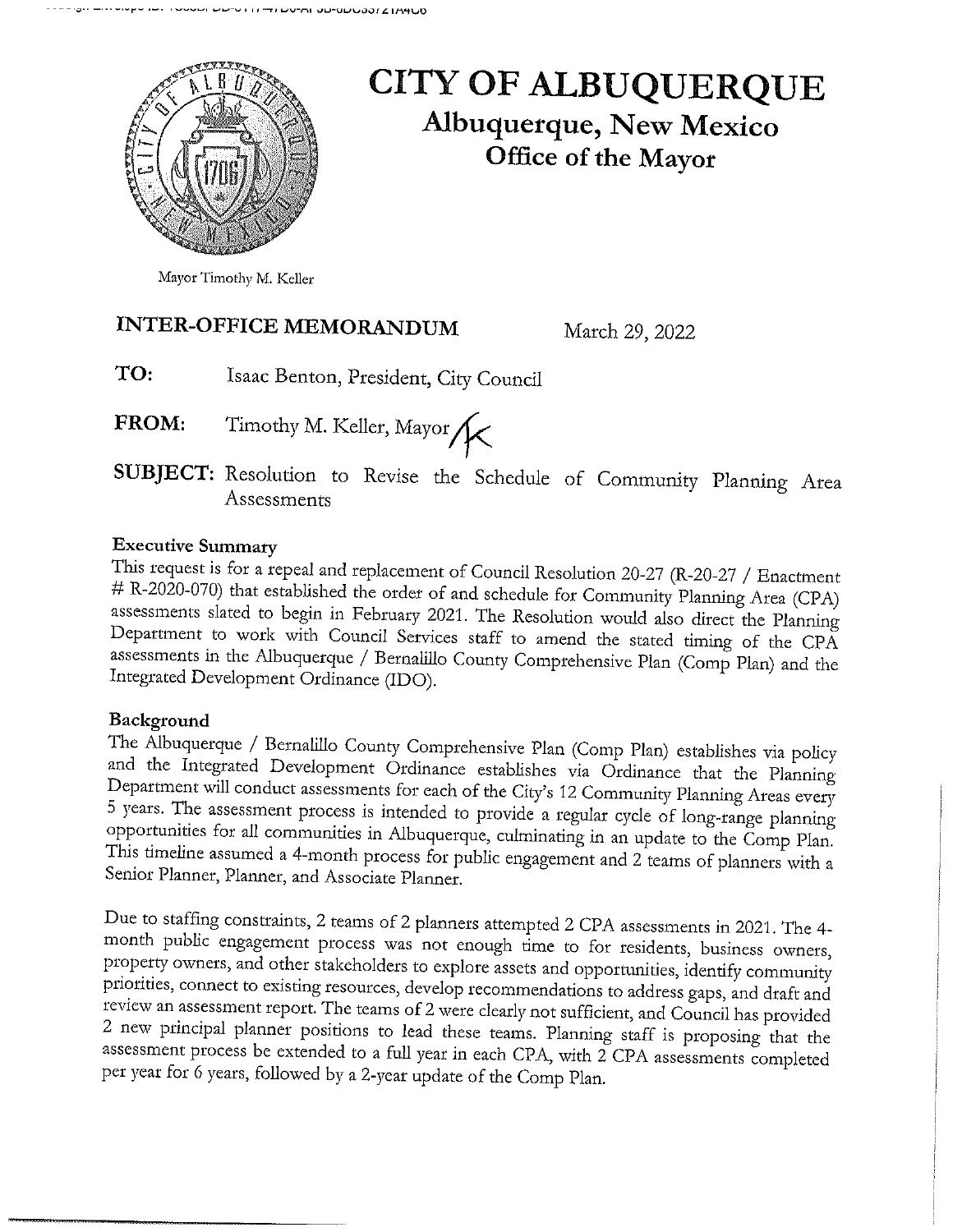The Comp Plan gives City Council the responsibility for establishing the order of the 12 CPA assessments, based on a needs analysis conducted by the Planning Department and a recommendation about the order.

#### **Needs Analysis**

In 2020, Planning staff conducted an analysis to compare the need for planning across the 12 Community Planning Areas and has recommended an order for the assessments based on the results, as well as logistical considerations. Staff worked closely with the Office of Equity and Inclusion to vet the metrics used as well as to review the results. If adopted by City Council, the proposed resolution would adopt this recommended order by reference to an exhibit that explains the needs analysis and the recommended order.

### Timing

We request that this resolution be introduced at the City Council hearing on May 2 and referred to the Land Use, Planning, and Zoning (LUPZ) Committee to be heard on May 11. The next windows of opportunity would be as follows:

- Introduction on June 6 to be heard at the LUPZ hearing on June 15.
- Introduction on June 22 to be heard at the LUPZ hearing on June 29 (if agreed to by the Chair).

Establishing the order of the CPA assessments as soon as possible is important because Planning staff is ramping up public engagement efforts in Central ABQ and Southwest Mesa CPAs, and the public will likely have questions about the process and schedule for the remaining CPA<sub>s</sub>.

#### **Next Steps**

Planning Staff is working on a contract to hire a firm to lead the Southwest Mesa CPA while we hire for the new E17 position.

Staff is working with Sites Southwest to begin the Central ABQ CPA assessment while we hire for the new E17 position.

Staff is continuing to work with stakeholders in the Near Heights CPA to write recommendations for community priorities in collaboration with community organizations and implementing Departments and agencies.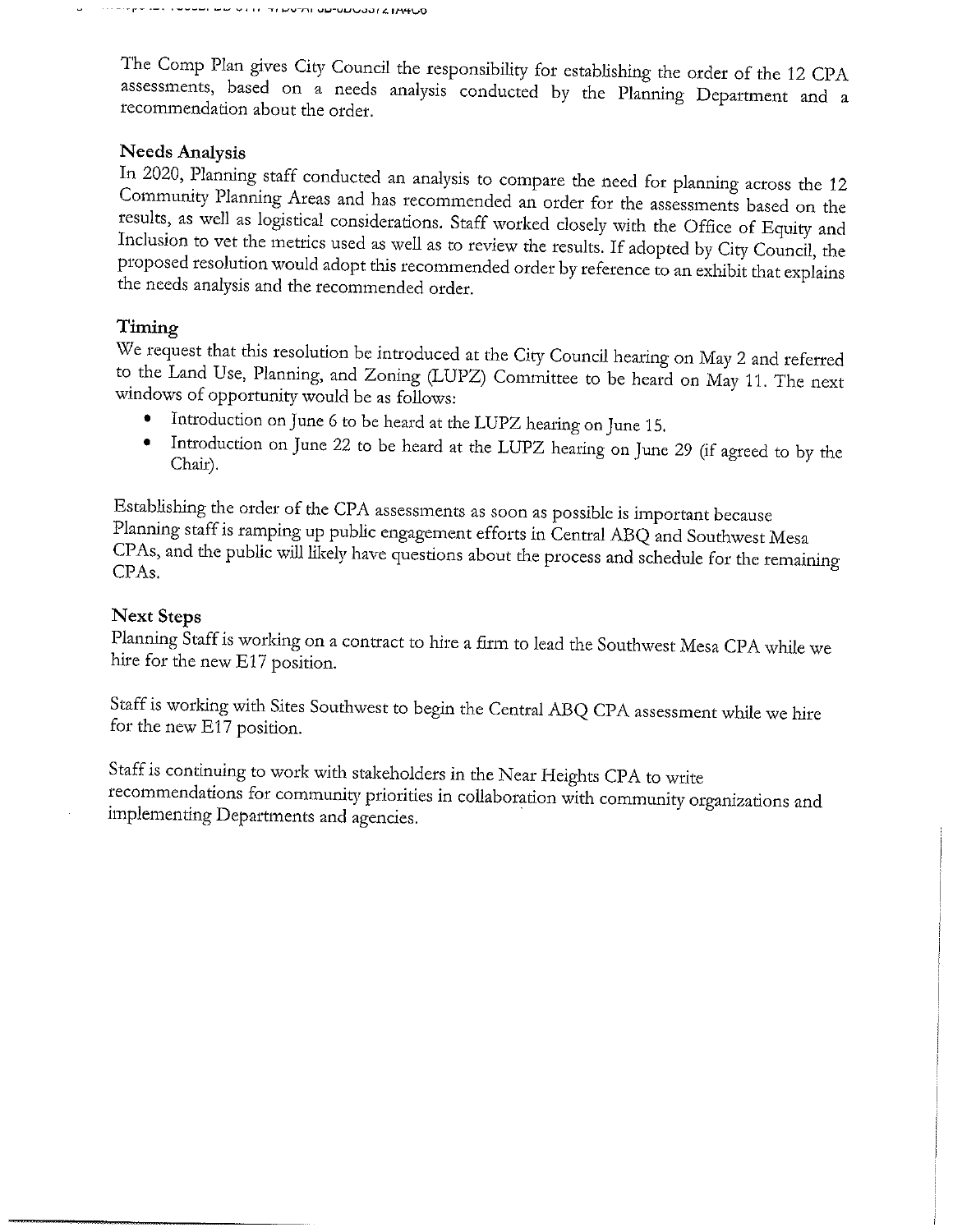Title/ Subject of Legislation: Resolution to Revise the Schedule of Community Planning Area Assessments.

Approved Sarita N Date

**Chief Administrative Officer** 

Approved as to Legal Form:

DocuSigned by: laurir keih

4/22/2022 | 2:53 PM MDT

1.421D96D32CZ4EI Esteban Aguilar, Jr. City Attorney

Date

Recommended:

DocuSigned by: alan *Varda* 

-947D8BB6EF4C443

4/15/2022 | 10:17 AM MDT

Alan Varela Date **Planning Director**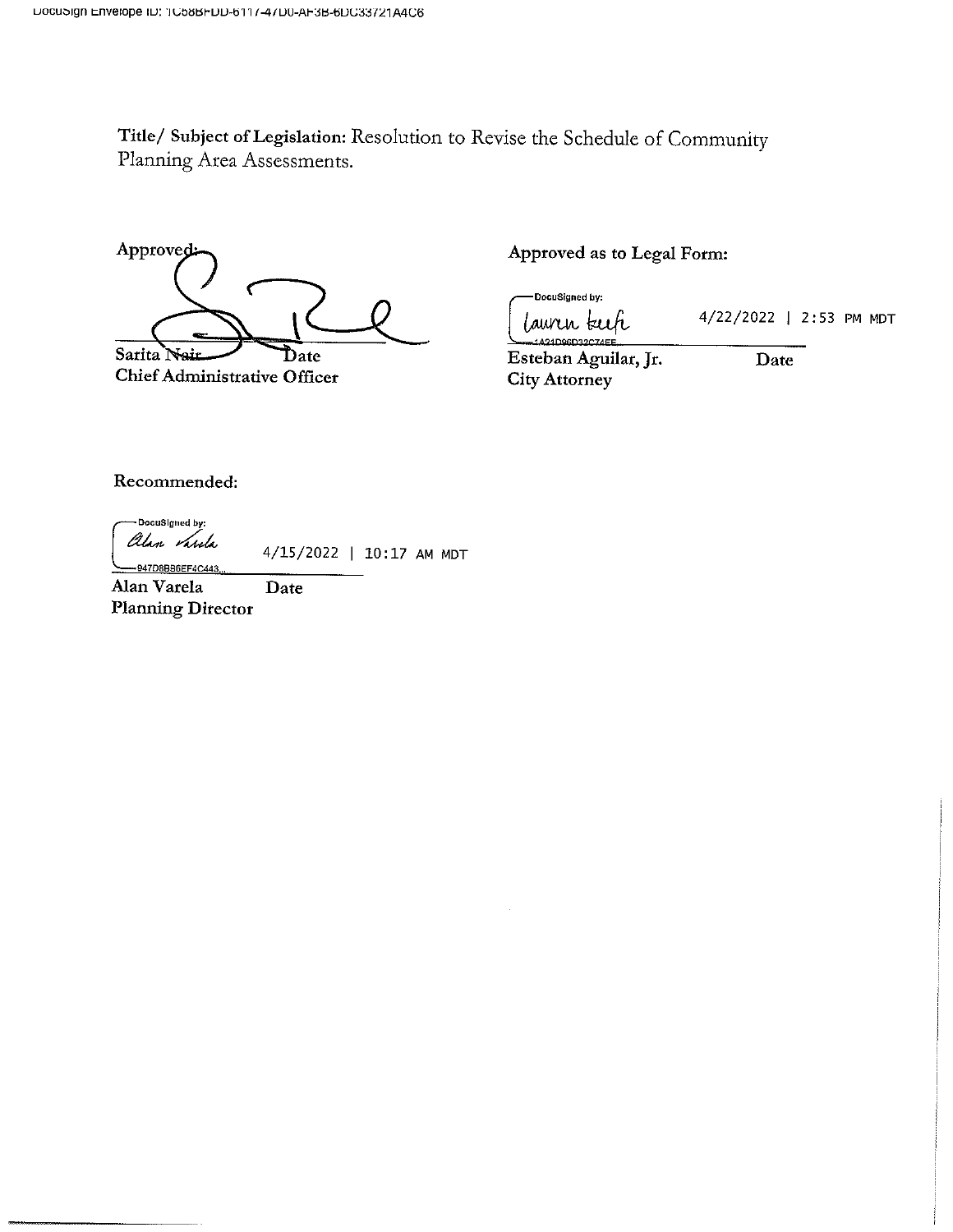#### **Cover Analysis**

### 1. What is it?

This Resolution would repeal R-20-27 (Enactment #R-2020-070) that established the order for the Community Planning Area (CPA) assessments and replace it with a new resolution that revises the schedule to conduct the CPA assessments in the same order. These assessments are to be conducted by the Planning Department from 2022-2027. Three CPA assessments will be completed in the first year; 1 CPA assessment and 1 update to the Comp Plan will be completed in the second year; 2 CPA assessments will be completed in the remaining years; and all 12 CPAs will be complete by 2027.

## 2. What will this piece of legislation do?

This Resolution will revise the schedule for the CPA assessments conducted by Planning Department staff and direct Planning staff to work with Council Services staff to update the Albuquerque-Bernalillo County Comprehensive Plan (Comp Plan) and the Integrated Development Ordinance (IDO) with the extended duration for the CPA assessment cycle. The CPA assessments will identify assets, opportunities, and priorities within each CPA and make recommendations for regulatory changes, policy changes, or projects/partnerships to accomplish the community's priorities. Recommendations for regulatory changes will be rolled into the next year's IDO annual update. Recommendations for policy changes will be rolled into updates to the Comp Plan. Recommendations for projects/partnerships will be rolled into the work plan or CIP list for the relevant implementing City department.

## 3. Why is this project needed?

Both the ABC Comprehensive Plan and the Integrated Development Ordinance call for a 5-year cycle of long-range community planning that culminates in updates to the City's main policy document and zoning code. Planning staff has been unable to achieve this ambitious but infeasible schedule.

## 4. How much will it cost and what is the funding source?

While there is a cost to the City of conducting the CPA assessments, there is no cost to the City to establish the order of the assessments.

## 5. Is there a revenue source associated with this Plan? If so, what level of income is projected?

There is no revenue expected from this legislation.